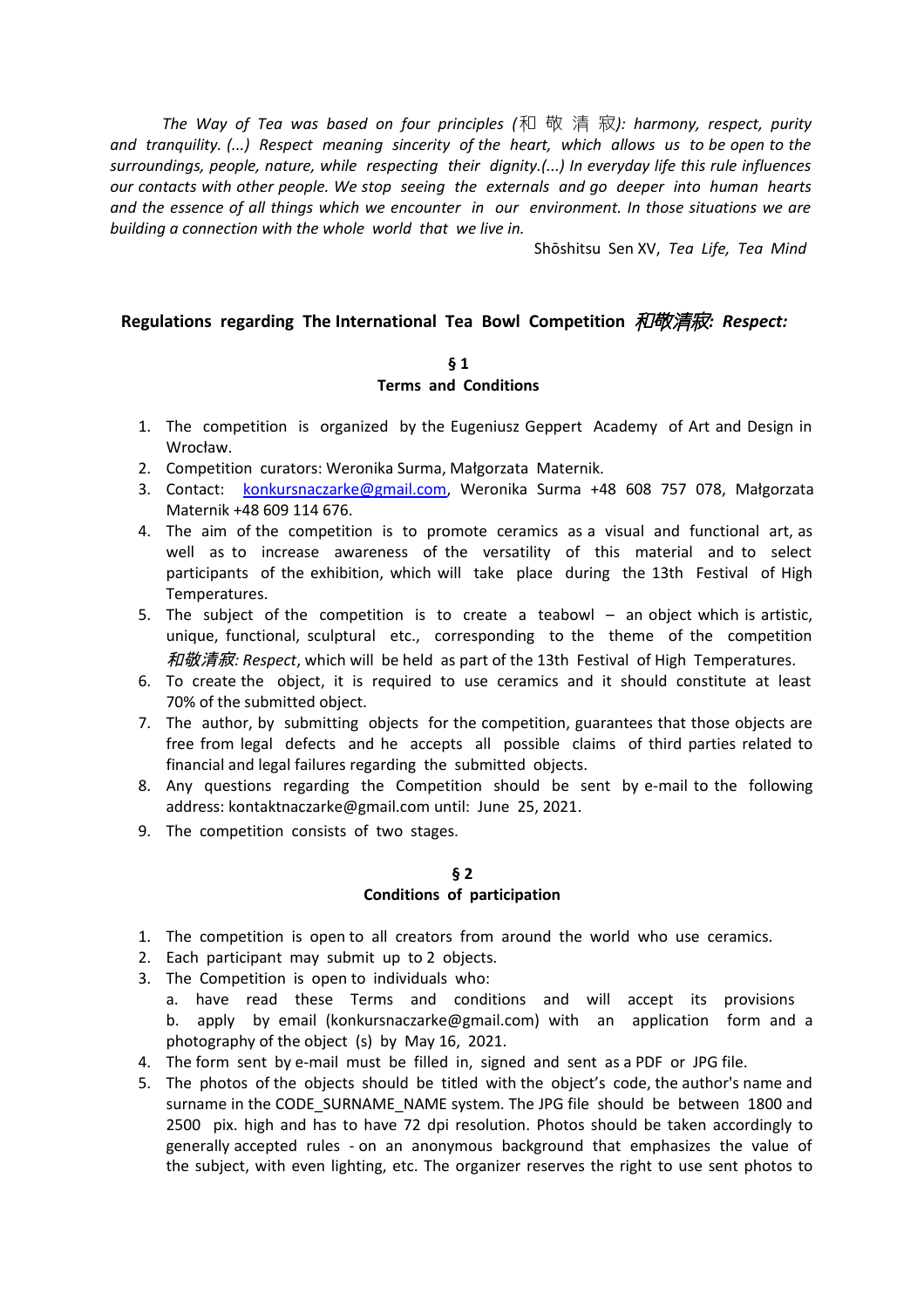promote the competition and the Festival without an additional arrangements with the authors.

- 6. Only objects made in the last five years and not awarded in other competitions can participate in the competition.
- 7. Objects should be carefully packed and shipped in durable packages **or** delivered in person ,visibly labeled ( **§ 3 point 4**) and with the return address. The organizer is not responsible for damages caused during the shipment/delivery as well as those caused by careless packaging.
- 8. A 6-digit code invented by the author must be aesthetically attached to the bottom of the competition object (e.g. by sticking a small piece of paper tape with the written code). It cannot be marked with the name and surname of the competition participant submitting the object, or other information enabling the identification of the author of the object before the Competition is settled.
- 9. An envelope marked with the same 6-digit code as the object must be attached to the object. **IN CASE OF SUBMITTING TWO OBJECTS TO THE COMPETITION, TWO SEPARATE CODES MUST BE CREATED AND TWO APPLICATION FORMS SUBMITTED**. Filled in and hand signed application form must be placed in an envelope. Objects without a form, or a signature (without the code), or with an illegible form will not enter the competition.
- 10. The deadline for submitting e-mail applications is May 16, 2021, and for delivering the objects accepted for Stage II of the competition the deadline is June 13, 2021.
- 11. Objects that will not fulfill the competition's regulations will not be the subject to evaluation.

### **§ 3**

#### *Competition stages*

1. The competition consists of two stages. Competition's results are going to be announced during the  $13<sup>th</sup>$  Festival of High Temperatures.

2. The first stage of the competition is the preliminary qualification for the competition. Applications for the  $1<sup>st</sup>$  Stage of the competition will be accepted by e-mail at [konkursnaczarke@gmail.com](mailto:konkursnaczarke@gmail.com) from the date of the competition announcement until May 16, 2021. The e-mail should be entitled "Application NAME SURNAME OF THE PARTICIPANT". The complete application consists of:

- one photo for each submitted object (max. two objects)

- completed application form (s)

3. Participants who qualify for Stage II of the competition will be informed about it by email by May 20, 2021. The message will be sent to the e-mail from which the organizer received the application.

4. As part of the 2nd stage of the competition, the qualified participants undertake to send, by June 13, 2021, the selected objects along with the completed and hand signed forms to the following address:

**The International Tea Bowl Competition** 

### **WERONIKA SURMA**

## **Eugeniusz Geppert Academy of Art and Design in Wrocław**

# **Traugutta 19/21**

# **50-416 Wrocław**

or submit it in person at the reception desk of the E. Geppert Academy of Art And Design in Wrocław at above-mentioned address labeled visibly: "The International Tea Bowl Competition. Weronika Surma".

## **§ 4**

#### *Financial conditions*

*1.* The organizer provides awards in three categories: Artists main prize - PLN 1000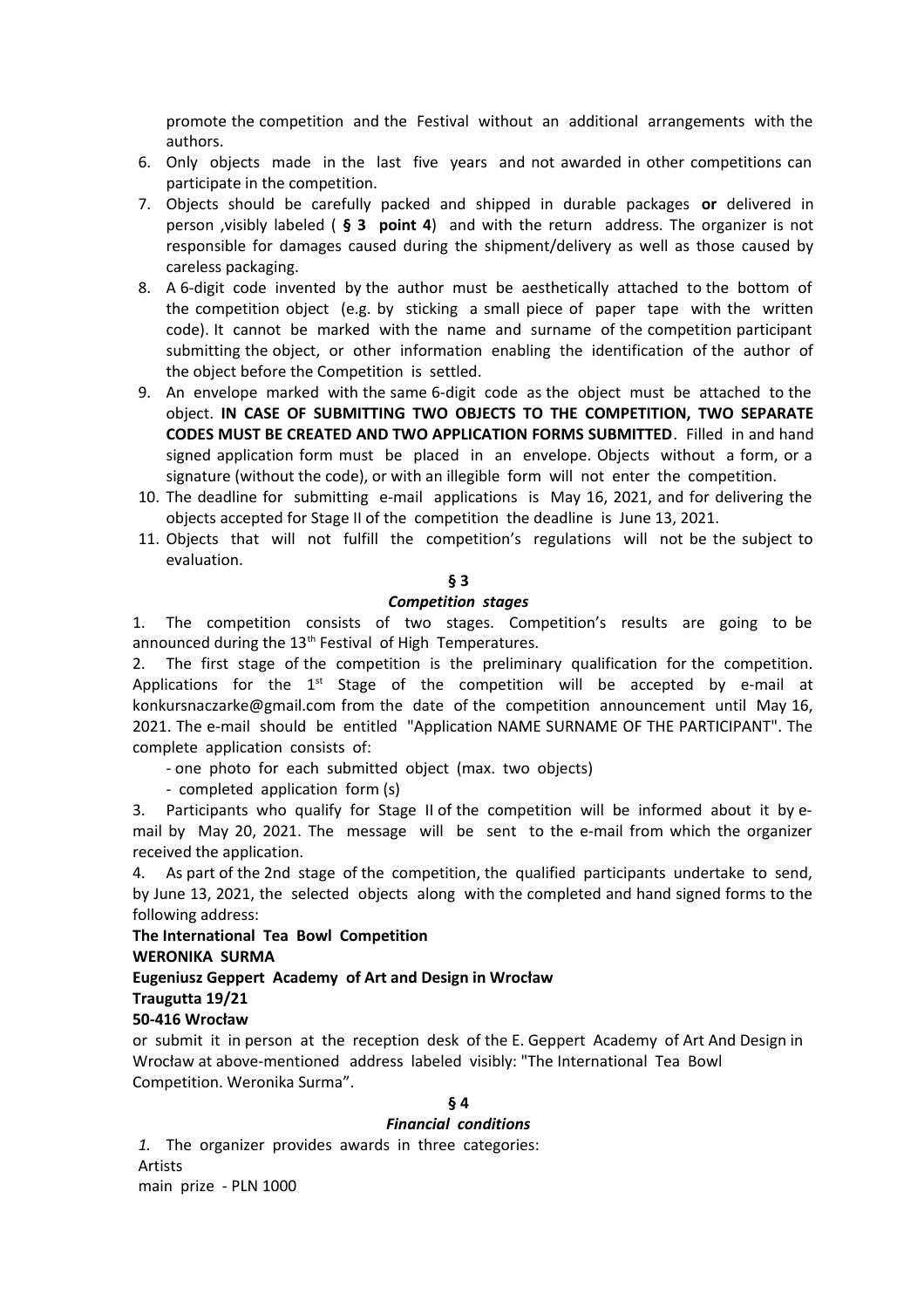one honorable mention

Amateurs aged 16 and above - with the consent of the legal guardian (Annex 2)

main prize - PLN 500

one honorable mention

Amateurs under 16 - with the consent of the legal guardian (Annex 2)

main prize - PLN 300

one honorable mention

2. The Jury will award prizes on June 26, 2021.

3. The prize will be transferred to the participant's individual bank account provided in the participant's Statement of persons who have their place of residence outside the territory of the Republic of Poland – Annex No. 1.

4. The official announcement of results of the competition will be held during vernissage of the post-competition exhibition, which will take place at the Eugeniusz Geppert Academy of Art and Design in Wrocław during the Festival of High Temperatures.

5. Objects qualified for the  $2^{nd}$  stage of the competition will be presented at the postcompetition exhibition.

# **§ 5**

# **Schedule**

- 1. Competition announcement: March 22, 2021;
- 2. Applications for the first stage of the competition by May 16, 2021;
- 3. Shipment / delivery of the admitted objects by June 13, 2021;
- 4. Awarding the prizes by the Jury until June 25, 2021;
- 5. Official announcement of results of the competition and award ceremony: June 26, 2021.

## **§ 6**

## **Composition of the competition jury and award criteria**

1. The jury will be selected from the academic community of the Eugeniusz Geppert Academy of Art and Design in Wrocław and invited guests and will be appointed by the ordinance of the Rector. The exact composition of the jury will be announced on the High Temperature Festival website and Facebook.

2. The competition objects will be evaluated and selected by the Jury.

3. When selecting the awarded objects, the Jury will make decisions by a majority of votes.

4. Competition objects will be judged in particular according to the following criteria:

- adequacy to the subject of the competition,

- aesthetics and visual attractiveness,
- originality.
- 5. The submitted competition objects may not violate the law and moral standards.
- 6. The Jury's verdict and the criteria for its issuance are irrevocable and indisputable.

## **§ 7**

## **Personal data protection**

1. The administrator of personal data collected from the participants and the winner is the Eugeniusz Geppert Academy of Art and Design in Wrocław Plac Polski 3/4 51-166 Wrocław. The processing of personal data will be carried out in accordance with the rules provided for in Regulation (EU) 2016/679 of the European Parliament and of the Council of 27 April 2016 on the protection of individuals with regard to the processing of personal data and on the free movement of such data, and repealing Directive 95 / 46 / EC (General Data Protection Regulation).

2. The personal data administrator has appointed a personal data protection officer supervising the correctness of personal data processing, who can be contacted via the following e-mail address: [iodo@asp.wroc.pl.](mailto:iodo@asp.wroc.pl)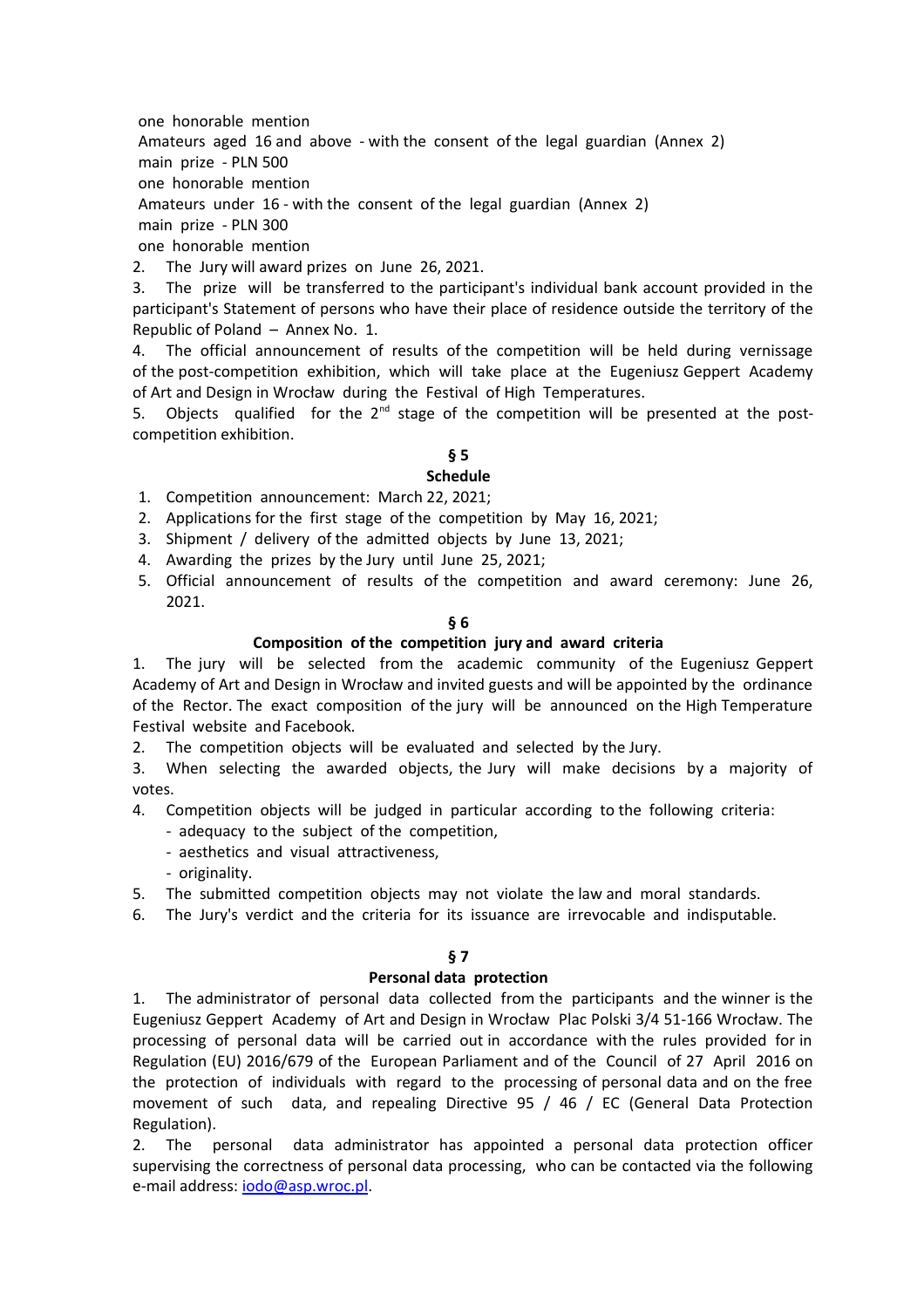3. Personal data of participants and winners will be processed in order to organize and conduct the competition, for tax purposes (for winners) – if there are tax obligations, as well as for marketing and promotional purposes.

4. Providing personal data is voluntary, but necessary to participate in the competition.

5. Competition participants who provide personal data have the right to access their data and, subject to the provisions of law, have the right to:

- a. rectification of data,
- b. delete data,
- c. data processing restrictions,
- d. data portability,
- e. raise an objection,
- f. withdraw consent at any time.

6. The organizer will collect the following data from participants:

- a. first name and last name,
- b. e-mail adress,
- c. phone number,
- d. mailing address ( for object's shipment).
- 7. The organizer will also collect the following data from the winner:
	- a. correspondence address (shipment of objects),
	- b. correct tax ID (NIP or PESEL),
	- c. Date of birth,
	- d. name and address of the relevant tax office,
	- e. account number (for the transfer of a cash prize).

8. Competition participants have the right to lodge a complaint with the Inspector General for Personal Data Protection.

9. The participant of the competition allows his name and surname to be used to inform (also in the media) about the results of the competition.

10. The organizer declares that the data of the competition participants will not be processed in an automated system and will not be profiled.

11. Data of competition participants will not be made available to external entities, except for entities provided for by law.

12. The data of the competition participants will be kept for the period necessary to achieve the above-mentioned purposes.

13. The organizer uses technical and organizational measures to properly secure the entrusted personal data, appropriate to the threats and categories of data under protection. 14. The organizer has implemented appropriate measures to ensure a level of security corresponding to the risk, taking into account the state of technical knowledge, the cost of implementation and the nature, scope, purpose and context of the processing as well as the risk of violating the rights and freedoms of natural persons with different probability and severity of the threat.

15. The organizer in particular takes into account the risk related to data processing resulting from:

- a. accidental or unlawful destruction,
- b. loss, modification, unauthorized disclosure of data,
- c. unauthorized access to personal data transmitted, stored or otherwise processed.

#### **§ 8**

#### **Final Provisions**

1. By submitting an object to the competition, you accept the provisions of these Regulations.

2. The awarded and distinguished objects will remain at the Organizer's disposal until September 30, 2021 at the latest.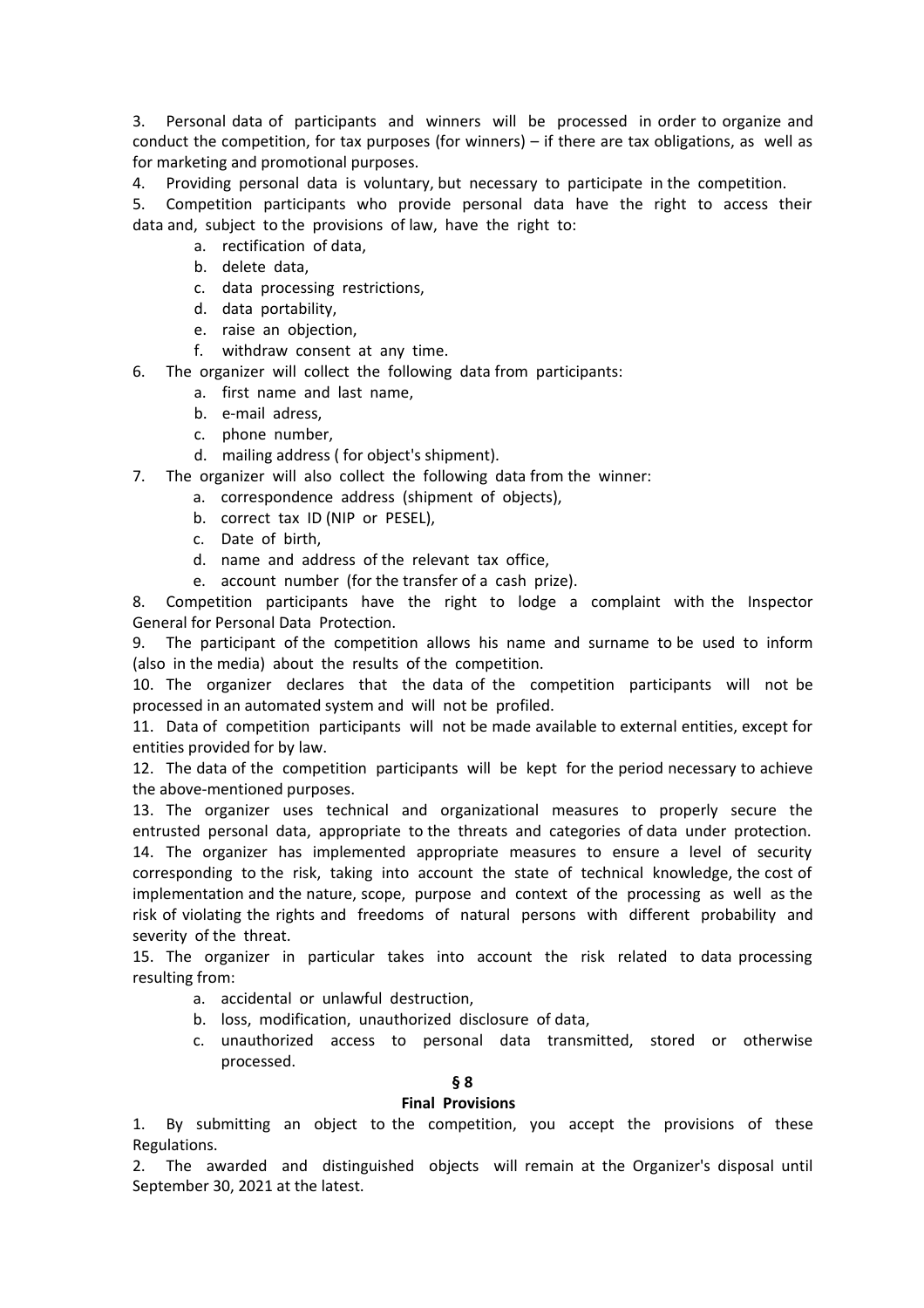3. The organizer has the right to present the objects in social media, or during exhibitions organized on the premises or by the Eugeniusz Geppert Academy of Art and Design in Wrocław during this period, with a clear indication of the author's name and surname.

4. Competition participants are required to collect the objects (collecting in person/ shipment at the author's expense; the author of the object bears the risk of any damage) after prior e-mail contact with the competition curators by November 1, 2021, except for the holiday period from July 15 to September 15, 2021. After this date, the objects will be disposed of.

5. The organizer is not responsible for the activities of other entities, internet service providers or the activities of the mail.

6. Any additional information can be obtained from the curators of the competition: Weronika Surma and Małgorzata Maternik: [konkursnaczarke@gmail.com,](mailto:konkursnaczarke@gmail.com) phone numbers: Małgorzata Maternik +48 609 114676, Weronika Surma +48 608 757078

7. The regulations contain attachments:

- a. Annex No. 1a Statement of persons who have their place of residence outside the territory of the Republic of Poland for tax purposes
- b. Annex No. 2 consent of the legal guardian
- c. Annex No. 3 application form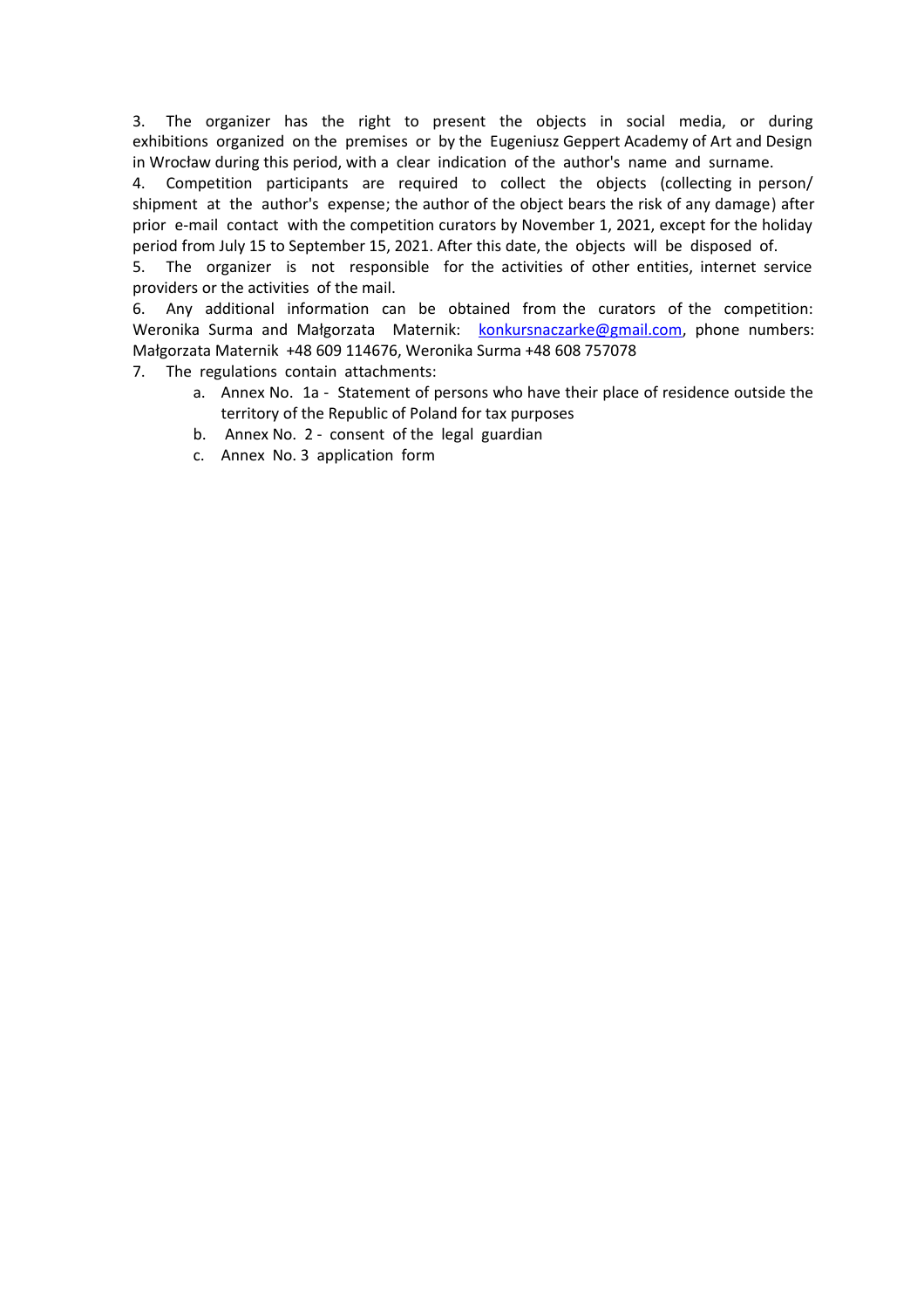**Annex No. 1a** to the Regulations regarding The International Tea Bowl Competition 和敬清寂*:* Respect

**Statement of persons who have their place of residence outside the territory of the Republic of Poland for tax purposes (Oświadczenie osób mających miejsce zamieszkania poza terytorium**

### **Rzeczpospolitej Polskiej dla celów podatkowych)**

| Last name                                                                                                    |
|--------------------------------------------------------------------------------------------------------------|
|                                                                                                              |
|                                                                                                              |
|                                                                                                              |
| Address of residence for tax purposes (Adres zamieszkania dla celów podatkowych):                            |
|                                                                                                              |
| postal code (kod pocztowy)                                                                                   |
|                                                                                                              |
| house no. (nr domu)  apartment no. (nr mieszkania                                                            |
| Address for correspondence (Adres do korespondencji):                                                        |
|                                                                                                              |
|                                                                                                              |
|                                                                                                              |
|                                                                                                              |
|                                                                                                              |
| house no. (nr domu)  apartment no. (nr mieszkania)                                                           |
| Payment form (Forma wypłaty): cash/transfer* (gotówka/przelew *) bank account no. (nr rachunku<br>bankowego) |
|                                                                                                              |

### § 1

I state that data included in the form are compliant with the factual status. I am aware of my penal liability for false statement or hiding the truth. I will inform the Buyer/Principal about any changes concerning the above statement within 3 days by submitting a new statement.

(Oświadczam, że dane zawarte w formularzu są zgodne ze stanem faktycznym. Jestem świadoma/my odpowiedzialności karnej za zeznanie nieprawdy lub zatajenie prawdy. O wszelkich zmianach dotyczących powyższego oświadczenia zawiadomię Zamawiającego/Zleceniodawcę w ciągu 3 dni składając nowe oświadczenie.)

.......................... ................................................................

date (data) signature (podpis)

\*) delete if unnecessary

\*) niepotrzebne skreślić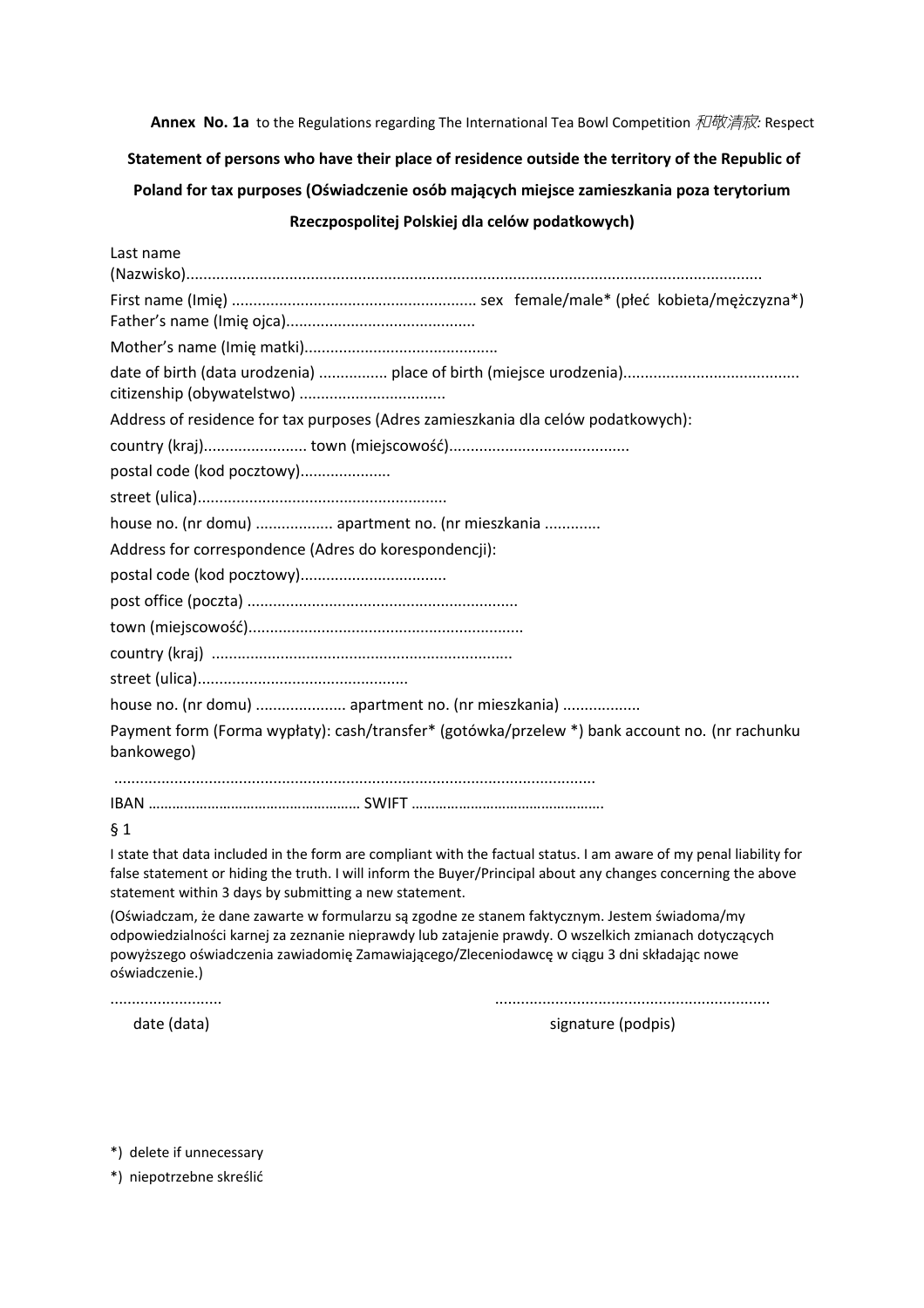**Annex No. 2** to the Regulations regarding The International Tea Bowl Competition 和敬清寂*:* Respect

I, the undersigned …………………………………………………………….………………………………………

(name and surname)

registered at this address

…………………………………………………………….………..…………………………………………………………...

(address)

Telephone number………………………………………….. e-mail ……………………………………………….

1. Declare that the personal details mentioned above are factually correct and that I am: (place an "x" when adequate)

 parent of the child applying for The International Tea Bowl Competition 和敬清寂*: Respect*  having legal rights over him/her.

legal guardian of the child applying for The International Tea Bowl Competition *和敬清寂: Respect*

2. Furthermore I declare that my child

…………………………………………………………………………….…………………………………………………………………

(name and surname of the child)

Aged: ………………….

is going to participate in The International Competition 和敬清寂*: Respect*

3. I declare that I am familiar with regulations regarding The International Tea Bowl Competition 和敬清寂*: Respect*, organised by E. Geppert Academy of Art And Design in Wroclaw and I accept all the included terms and conditions.

4. I declare that I am familiar with the information regarding processing of personal data, described in §5 of Regulations.

place, date parent / legal guardian sign (name and surname)